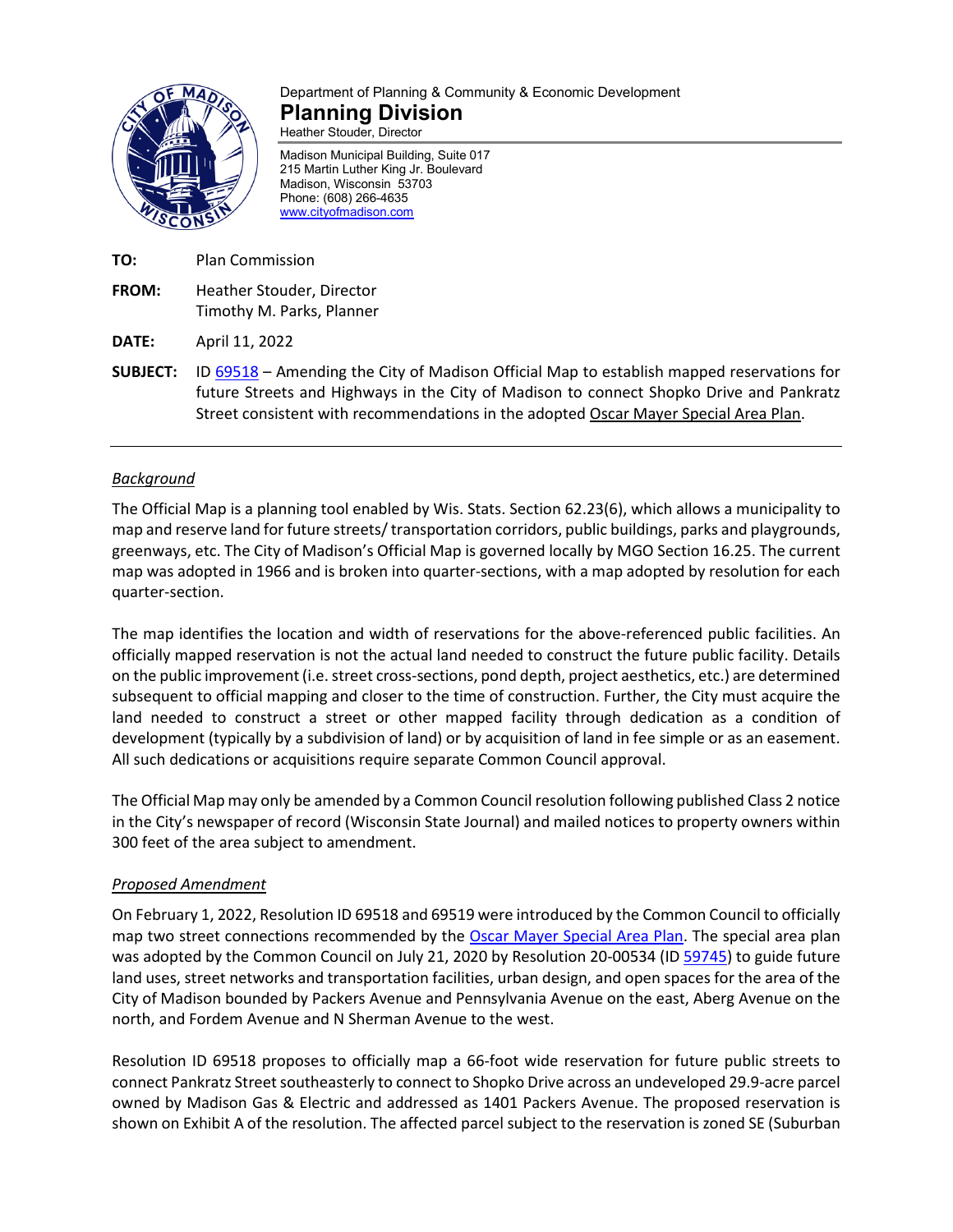ID # 69518 Official Map Reservation Pankratz St. to Shopko Dr. April 11, 2022 Page 2

Employment District) and is recommended for employment uses in both the Oscar Mayer Special Area Plan and 2018 Comprehensive Plan.

On the north, Pankratz Street is a 66-foot wide local street that extends south from Anderson Street to provide the primary access for development sites in the Second Addition to Truax Air Park West subdivision located between Packers Avenue and Bridges Golf Course on land owned by Dane County Regional Airport (no vehicular access to Packers Avenue is allowed). Pankratz Street currently ends in a temporary cul-de-sac north of the 1401 Packers property. On the south, Shopko Drive was established as a 72-foot wide public street through a series of Certified Survey Maps to provide access to the commercial area located north of Aberg Avenue, which includes the Pick 'n Save supermarket, Heritage Credit Union, Kelley Williamson Mobil, and a personal indoor storage facility located in what was previously a Shopko store. Shopko Drive currently ends without a turnaround south of the 1401 property and adjacent to 2501 Shopko Drive. The proposed reservation will be mostly 66 feet wide across the affected parcel but flares to 72 feet at the southern property line to match the 72-foot wide Shopko Drive right of way.

This official map resolution and a companion official map amendment to reserve the extension of Ruskin Street to Huxley Street and the extension of Roth Street across the former Oscar Mayer plant property to Packers Avenue elsewhere in the planning area (ID [69519\)](https://madison.legistar.com/LegislationDetail.aspx?ID=5393444&GUID=AB317D99-AB31-49E1-8FCC-BDC742AFC664) were sponsored by Ald. Syed Abbas, District 12, within whose district the area plan and parcels to be officially mapped are located. The Plan Commission reviewed the other official map amendment at its March 7, 2022 meeting and recommended approval to the Common Council; Council consideration of ID 69519 is pending.

#### *Process and Impact*

Generally speaking, permits may not be issued to construct a new or enlarged building within an officially mapped reservation. The impact on the affected parcels by the proposed reservations is limited to only the area to be reserved for future public use; the proposed reservations should not otherwise affect the ability of the impacted owners from using their property as allowed by Madison General Ordinances.

As noted above, the 1401 Packers Avenue parcel is undeveloped, so the proposed reservation will not impact any existing buildings. However, at the request of Madison Gas & Electric, the alignment of the proposed 66-foot wide street reservation has been shifted further to the west and south closer to the rights of way of Packers Avenue and Aberg Avenue to create a larger development site at the center of the 29.9-acre parcel. The version of the reservation originally attached to the subject official map amendment resolution showed the connection extending through the center of the parcel similar to the alignment shown in the special area plan.

Enforcement of the reservations will primarily come through the multi-agency, multi-disciplinary site plan approval process that proceeds the issuance of building permits. Final authority on the issuance of permits for a building within one of the proposed reservations will rest with Matt Tucker, Director of the Building Inspection Division. For more information on the background and history of Wisconsin's official mapping statute and the enforcement of the Official Map under state law and local ordinance, please refer to a memo from former Assistant City Attorney John Strange, dated November 20, 2020, which is attached to this legislative file. That memo was prepared to guide consideration of an official map amendment related to implementation of the Milwaukee Street Special Area Plan; however, the information in the memo is still pertinent and should serve as an excellent legal guide to any questions raised by this official mapping exercise.